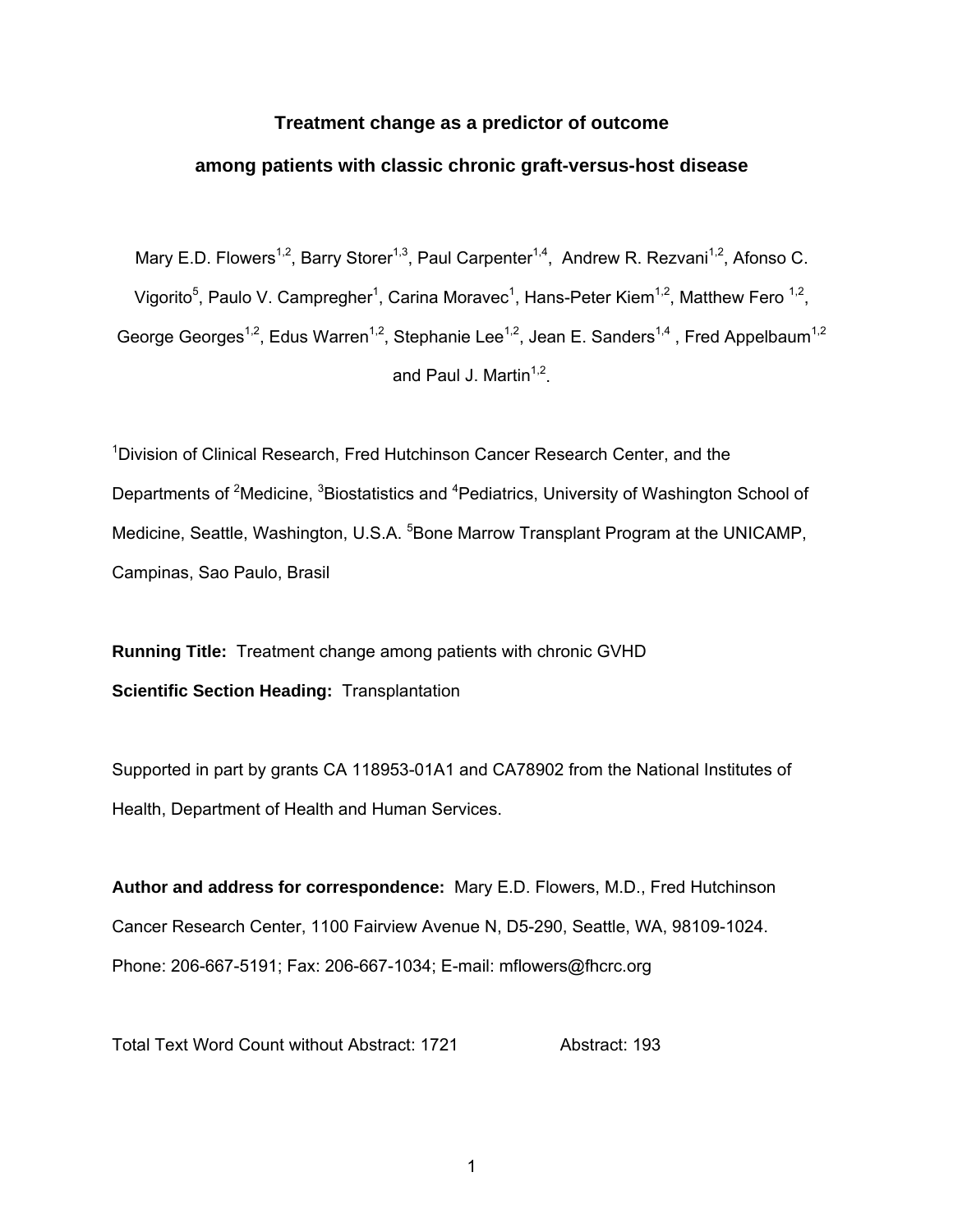### **Abstract**

We analyzed outcomes for 668 patients who had systemic treatment for chronic graft-versushost disease (GVHD) to assess the utility of early treatment change for exacerbation of chronic GVHD as a surrogate for survival endpoints in clinical trials. Fifty-six percent of patients had treatment change within 2 years after diagnosis of chronic GVHD. The median onset of treatment change was 4.4 months (range, 0.3 – 50 months). The cumulative incidence of nonrelapse mortality (NRM) at 2 years was 16%, and overall survival at 2 years was 74%. In timedependent Cox models, treatment change was associated with an increase in risk of NRM (hazard ratio, 2.53; 95% CI, 1.7-3.7;  $p < .0001$ ). The hazard ratio was attenuated by 6% per month of delay in treatment change. Our results confirm that exacerbation of chronic GVHD is associated with an increased risk of NRM and with decreased survival, but the strength of this association is not large enough to allow the use of early exacerbation as a surrogate for survival endpoints in clinical trials. Other measures of clinical benefit, such as response, will need to be developed as endpoints in phase II trials for patients with chronic GVHD.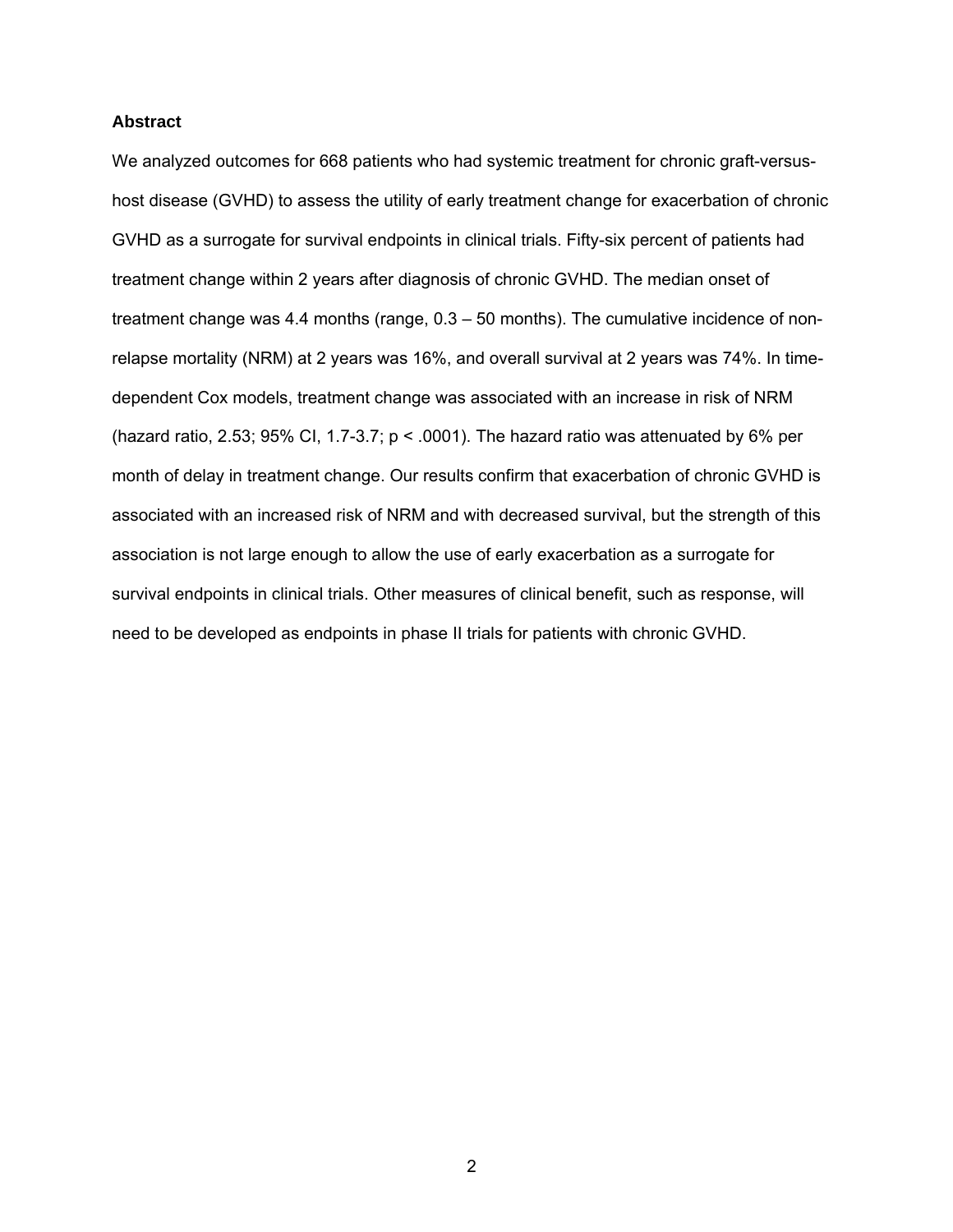### **Introduction**

 Chronic graft-versus-host disease (GVHD) is the major determinant of late non-relapse morbidity and mortality after allogeneic hematopoietic cell transplantation (HCT).  $1-3$  In addition to increased risk of nonrelapse mortality, patients with chronic GVHD have decreased performance, impaired quality of life and delayed immune reconstitution. <sup>4-6</sup> In most cases, resolution of chronic GVHD requires prolonged systemic immunosuppressive treatment.<sup>7</sup>

 Clinical trials of treatment for chronic GVHD have been hampered by the lack of easily documented early indicators of clinical benefit. Demonstration of prolonged survival or a shorter time to resolution of chronic GVHD may be feasible for pivotal phase III studies, but ascertainment of these endpoints occurs too late to be useful for phase II studies.  $8,9$  An NIH consensus development project recommended an approach that could be used to measure response in clinical trials for treatment of chronic GVHD, but these recommendations have not yet been validated. <sup>10</sup> Implementation of these recommendations has been difficult, because they require a much larger burden of documentation than would ordinarily be required for clinical practice. In addition, certain features of chronic GVHD have important qualitative characteristics such as sclerosis and intensity of erythema that are not readily amenable to quantitative measurement.

Identification of more accessible validated endpoints indicating clinical benefit could facilitate the conduct of clinical trials in chronic GVHD. Kim et al.<sup>11</sup> recently proposed that an early flare or exacerbation of chronic GVHD could be used as an endpoint in clinical trials. Early flare was strongly associated with decreased GVHD-specific survival, i.e., increased nonrelapse mortality. GVHD-specific survival at 2 years was 96% among 27 patients who had no flare, 65% among 34 patients with a first flare more than 78 days after diagnosis of chronic GVHD, and 33% among 35 patients who had a first flare within 78 days after diagnosis.<sup>11</sup> Prompted by this report, we reviewed outcomes among patients with chronic GVHD at our

 $\sim$  3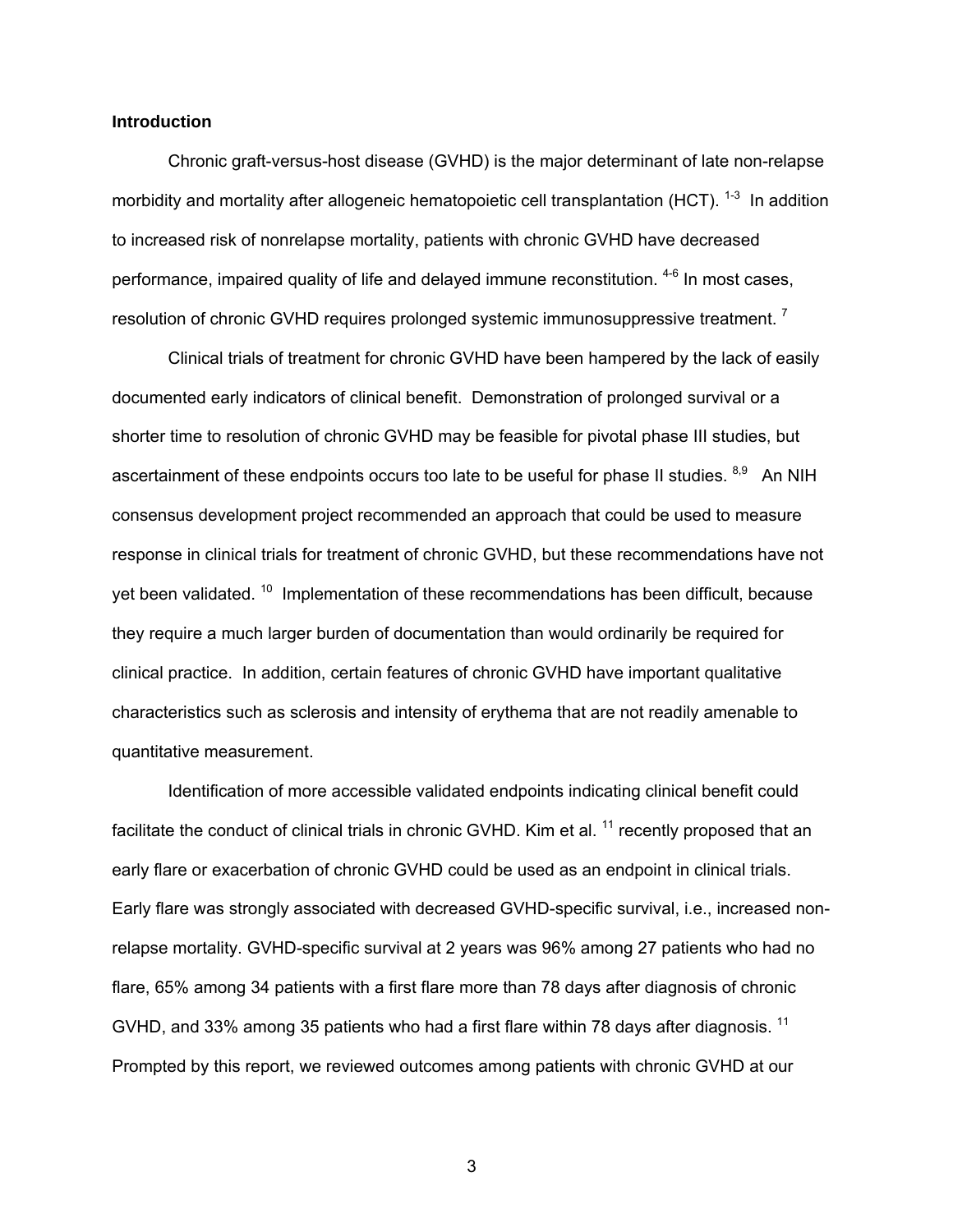center in an effort to validate these results and to assess the utility of early flare as a surrogate for survival in clinical trials.

## **Patient and methods**

 We reviewed data collected in real time for 668 consecutive patients who were given initial systemic treatment for chronic GVHD diagnosed after May 1, 2001 following a first allogeneic HCT after myeloablative or non-myeloablative conditioning regimens. Patients who had recurrent malignancy before the diagnosis of chronic GVHD were excluded. NIH criteria were used for the diagnosis of classic chronic GVHD, except that an ocular clinical score of 2 or 3 without Schirmer's test was accepted as sufficient to define ocular involvement. <sup>12</sup> The cohort did not include patients with persistent, recurrent or delayed-onset acute GVHD.<sup>12</sup> We used the first treatment change as a surrogate for exacerbation of chronic GVHD, and we evaluated the association of treatment change with non-relapse mortality and overall survival.

#### *Change of treatment*

 Dates and the reasons for change of treatment after the initial systemic treatment for chronic GVHD have been prospectively recorded at our center since May, 2001. Change of treatment was defined as 1) addition of a new systemic medication to control chronic GVHD, 2) increase in the dose of prednisone to at least 1 mg/kg every other day for control of chronic GVHD, or 3) addition of a topical treatment for chronic GVHD involving a previously unaffected site. Change of treatment because of toxicity alone was not included, since the focus of the study was to use change of treatment as a surrogate for "flare" or inadequate control of chronic GVHD.

## *Statistical methods*

4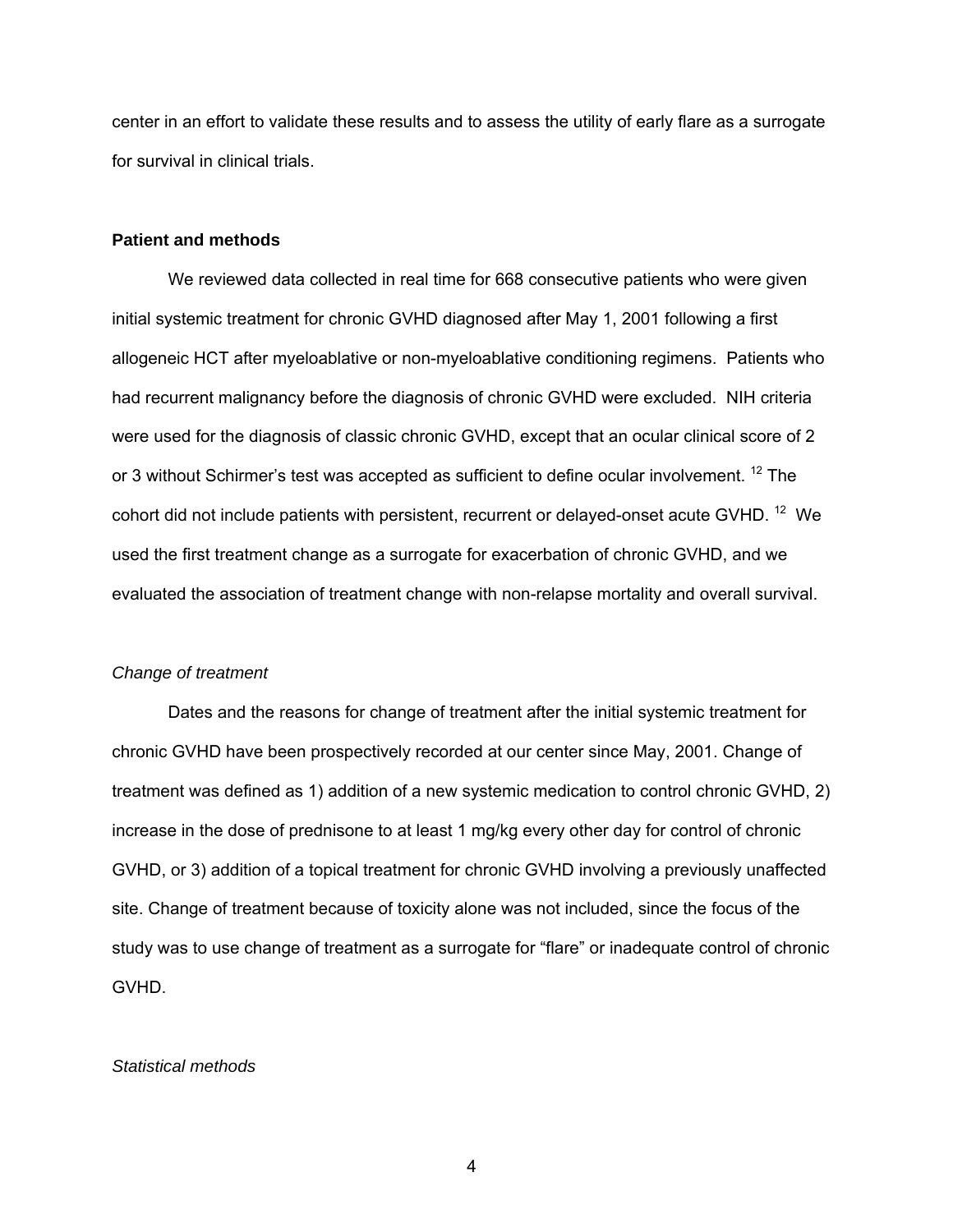Results were analyzed according to information available as of May 2008. Cox proportional hazards regression was used to identify risk factors for treatment change, and time-dependent Cox proportional hazards regression was used to evaluate the association of treatment change with mortality. Cumulative incidence estimates and confidence intervals (CIs) were evaluated as previously described  $13$ . Factors evaluated for association with treatment change included age of the patient at time of transplant, recipient HLA-mismatching (i.e., any graft-versus-host mismatching at HLA A, B, C, DRB1 or DQB1), donor type (i.e., unrelated and related), recipient and donor gender, type of graft (i.e., marrow or mobilized blood), type of preparative regimen (i.e., nonmyelobative, myeloablative with and without total body irradiation), onset of chronic GVHD during systemic glucocorticoid treatment, type of onset of chronic GVHD (i.e., progressive, de novo, quiescent), platelet count less than 100,000/ $\mu$ L at onset of chronic GVHD, and sites involved at the onset of chronic GVHD.  $^{7,14}$ 

#### **Results**

 The median patient age at transplant of the cohort was 46.7 years (range, 0.5 – 73 years). Four hundred and forty-six patients (67%) received a myeloablative conditioning regimen pretransplant. Other demographic and graft characteristics for the 668 patients are summarized in Table 1 and Figure 1. Chronic GVHD was diagnosed during steroid treatment in 37% of the patients, and 30% had a platelet count <100,000/μL at the onset of chronic GVHD. Overall, 49% of patients had at least one of these risk factors as an indicator or poor prognosis. The distribution of organ involvement was typical for patients with chronic GVHD. Among the 668 patients, 56% had a treatment change within 2 years after beginning systemic treatment for chronic GVHD, and the median interval time from initial systemic treatment to the first treatment change was 4.4 months (range, 0.3 - 54 months) (Figure 2A). Treatment change was associated with two risk factors: skin involvement at the onset of chronic GVHD and use of

 $\sim$  5  $\sim$  5  $\sim$  5  $\sim$  5  $\sim$  5  $\sim$  5  $\sim$  5  $\sim$  5  $\sim$  5  $\sim$  5  $\sim$  5  $\sim$  5  $\sim$  5  $\sim$  5  $\sim$  5  $\sim$  5  $\sim$  5  $\sim$  5  $\sim$  5  $\sim$  5  $\sim$  5  $\sim$  5  $\sim$  5  $\sim$  5  $\sim$  5  $\sim$  5  $\sim$  5  $\sim$  5  $\sim$  5  $\sim$  5  $\sim$  5  $\sim$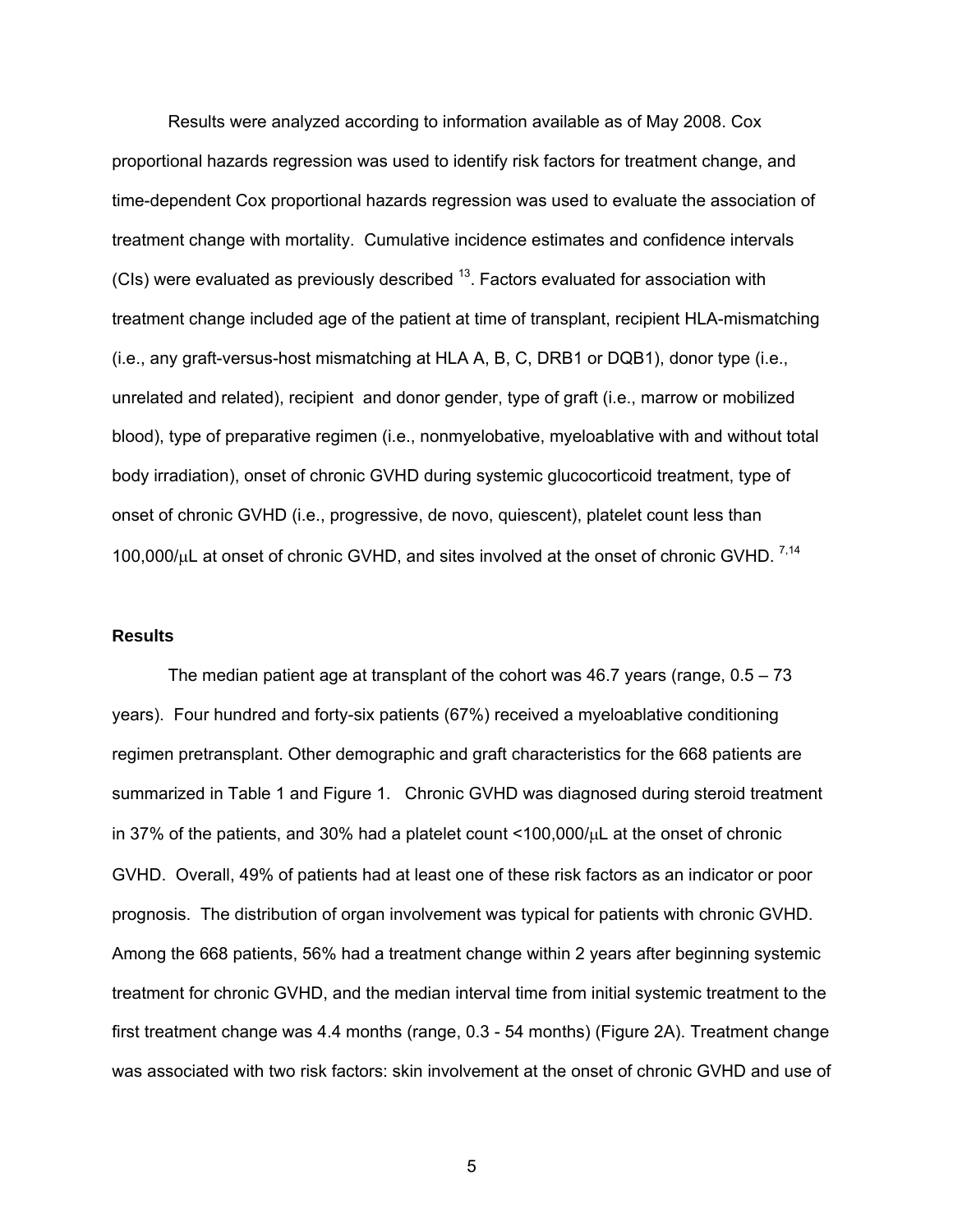a female donor for male recipients (Table 2). The cumulative incidence of non-relapse mortality at 2 years was 16% (95% CI, 13%-19%) (Figure 2B), and overall survival at 2 years was 74% (95% CI, 70%-77%). As shown in Figure 3, the cumulative incidence of non-relapse mortality was higher for patients who had a treatment change within 4 months after the initiation of systemic treatment for chronic GVHD than for those who did not have a treatment change during the first 4 months (27% versus 12%, respectively).

 As expected, time-dependent analysis showed that treatment change after initial systemic treatment for chronic GVHD was associated with an increased risk of non-relapse mortality (Table 3). Since the median time of treatment change was 4.3 months after initial systemic treatment for chronic GVHD, we evaluated results for patients who had a treatment change before 4 months as compared to change after 4 months. As shown in Table 3, the association with non-relapse mortality was stronger for early treatment change than for late change, although the difference between early and late change was not statistically significant  $(p = .06)$ . A similar trend was found when we evaluated results for treatment change before 6 months as compared to treatment change after 6 months (*p* = .09). When time of change was analyzed continuously, change at 4 months was associated with a 2.5-fold increase in nonrelapse mortality, and for each month of delay in treatment change, this effect on non-relapse mortality was attenuated by a factor of 0.94, equivalent to a 6% reduction per month (Table 3). An association between treatment change and overall mortality was also noted, but the hazard ratios were lower (data not shown). For each month of delay in treatment change, the effect on overall mortality was attenuated by a factor of 0.93.

### **Discussion**

 Most phases II studies have relied on "response" as the primary endpoint in clinical trials for chronic GVHD. While "response" is easily recognized in clinical practice, documentation of response for purposes of clinical trials (i.e., convincing other people who

 $\sim$  6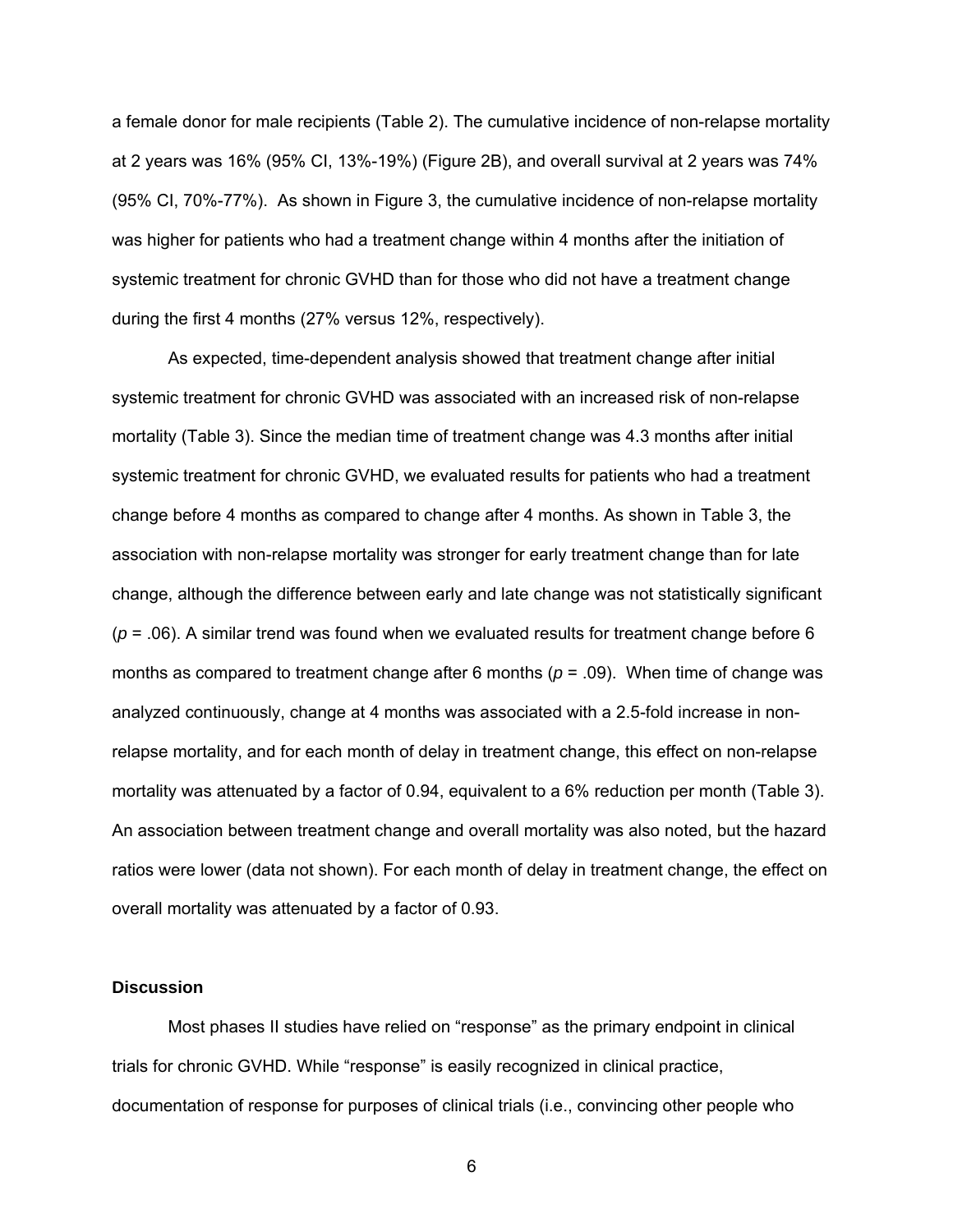cannot interview or examine the patient) is much more difficult and burdensome. Disease characteristics such as the severity of sclerosis or fasciitis and the intensity of cutaneous or mucosal erythema do not lend themselves to quantitative measurement, which makes it difficult to document the magnitude of change from baseline. The difficulty of documenting response made it attractive to consider change of treatment as an alternative endpoint for clinical trials, since this endpoint is objective and easy to document, although it measures failure rather than success and would be susceptible to bias in open-label studies.

Our results confirmed those reported by Kim et al  $11$  in demonstrating that exacerbation of chronic GVHD is associated with an increased risk of non-relapse mortality and with decreased overall survival. As in the Korean study, the associations with non-relapse mortality and survival endpoints are stronger for early exacerbation than for late exacerbation. Skin involvement at onset of chronic GVHD and the use of female donor for male recipients were the only risk factors associated with treatment change. Because accrual of the cohort antedated the NIH consensus definition of severity scores for chronic GVHD $^{12}$ , these factors could not be analyzed as risk factors for change of therapy and nonrelapse survival in our study.

 We evaluated whether early treatment change could be used as a surrogate for nonrelapse mortality in clinical trials (see supplemental Table). In our cohort, 27% of the patients had a treatment change within 4 months after diagnosis of chronic GVHD, and the risk of nonrelapse mortality at 2 years for these patients was 27%. The contribution to non-relapse mortality at 2 years among these patients is 0.27 x 0.27, or 7%. Among the remaining 73% of patients who did not have a treatment change during the first 4 months, the risk of non-relapse mortality was 12%, and the contribution to non-relapse mortality at 2 years among these patients is 9%. The total non-relapse mortality for both groups at 2 years is 16%. If we had a therapy that could eliminate the need for any treatment change during the first 4 months after diagnosis, the expected non-relapse mortality at 2 years would be 12%, only 4 percentage

7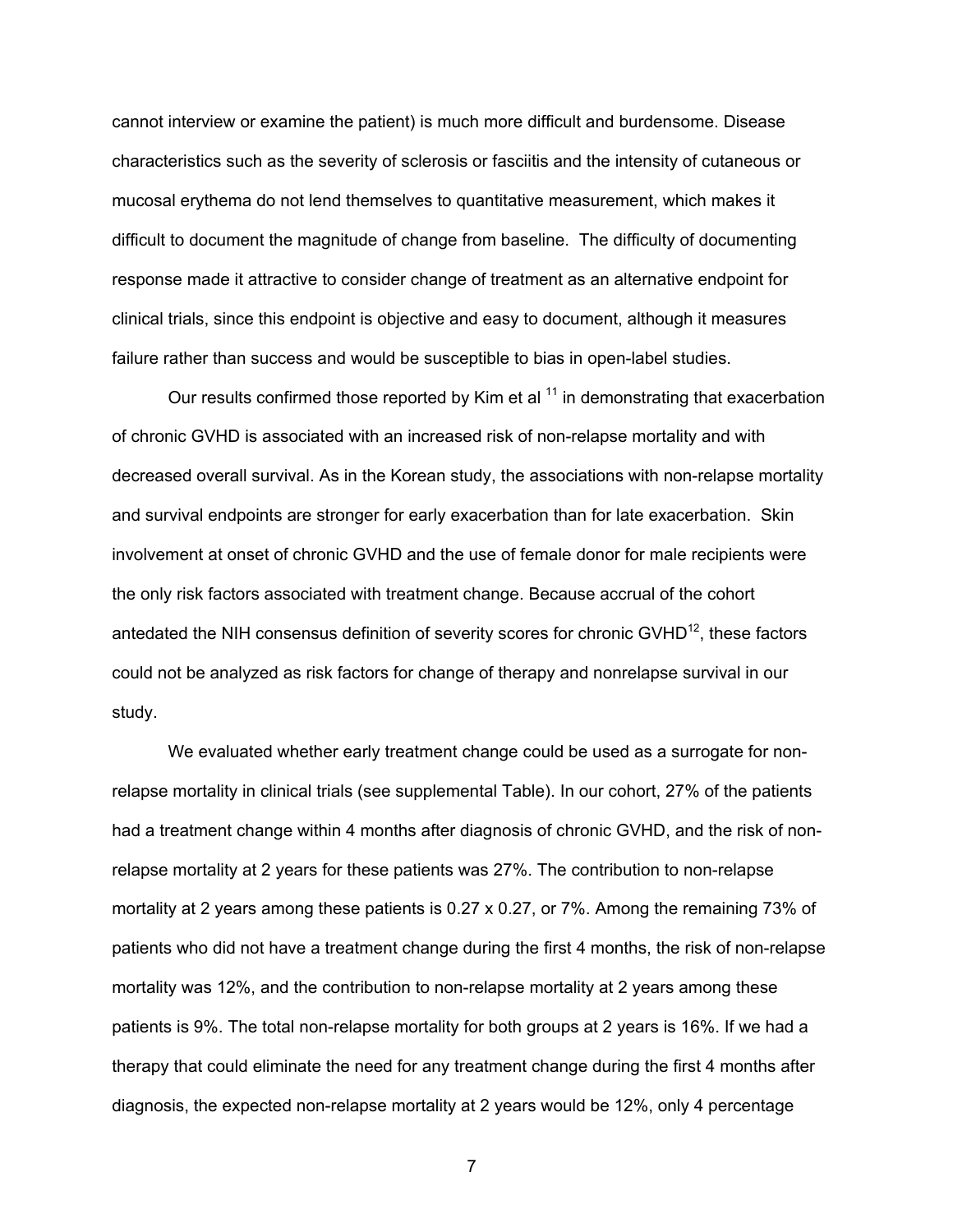points lower than historical results. Under the same assumptions, the difference in overall mortality would be only 2 percentage points. When the same analysis was repeated using 1 year (by which time 47% of patients had a treatment change) instead of 4 months as the time point for assessment of treatment change, the difference in NRM at 2 years was only 3 percentage points.

 Our results indicate that differences in the strength of associations between early change of treatment and non-relapse mortality or survival are not large enough to allow the use of early exacerbation as a surrogate endpoint for non-relapse mortality or survival in clinical trials for treatment of chronic GVHD. In evaluating our results, it should be noted that the acuity of chronic GVHD was higher in the Korean cohort<sup>11</sup> than in our cohort, as indicated by a higher incidence of progressive onset (38% versus 12%) and thrombocytopenia (49% versus 30%), a higher incidence of exacerbation at 2 years (70% versus 56%), a shorter time to exacerbation, (2.4 versus 4.4 months) and a higher incidence of non-relapse mortality at 2 years (39% versus 16%), respectively. In addition, the previous report included patients with late, persistent or recurrent acute GVHD while our cohort included only patients with classic chronic GVHD and overlap syndrome<sup>12</sup>. These differences might account for the stronger association between early change of treatment and non-relapse mortality in the Korean study than in our study. We conclude that other measures of clinical benefit, such as response, will need to be developed as endpoints in phase II trials of treatment for chronic GVHD.

en andere andere andere andere andere andere andere andere andere andere andere andere andere andere andere an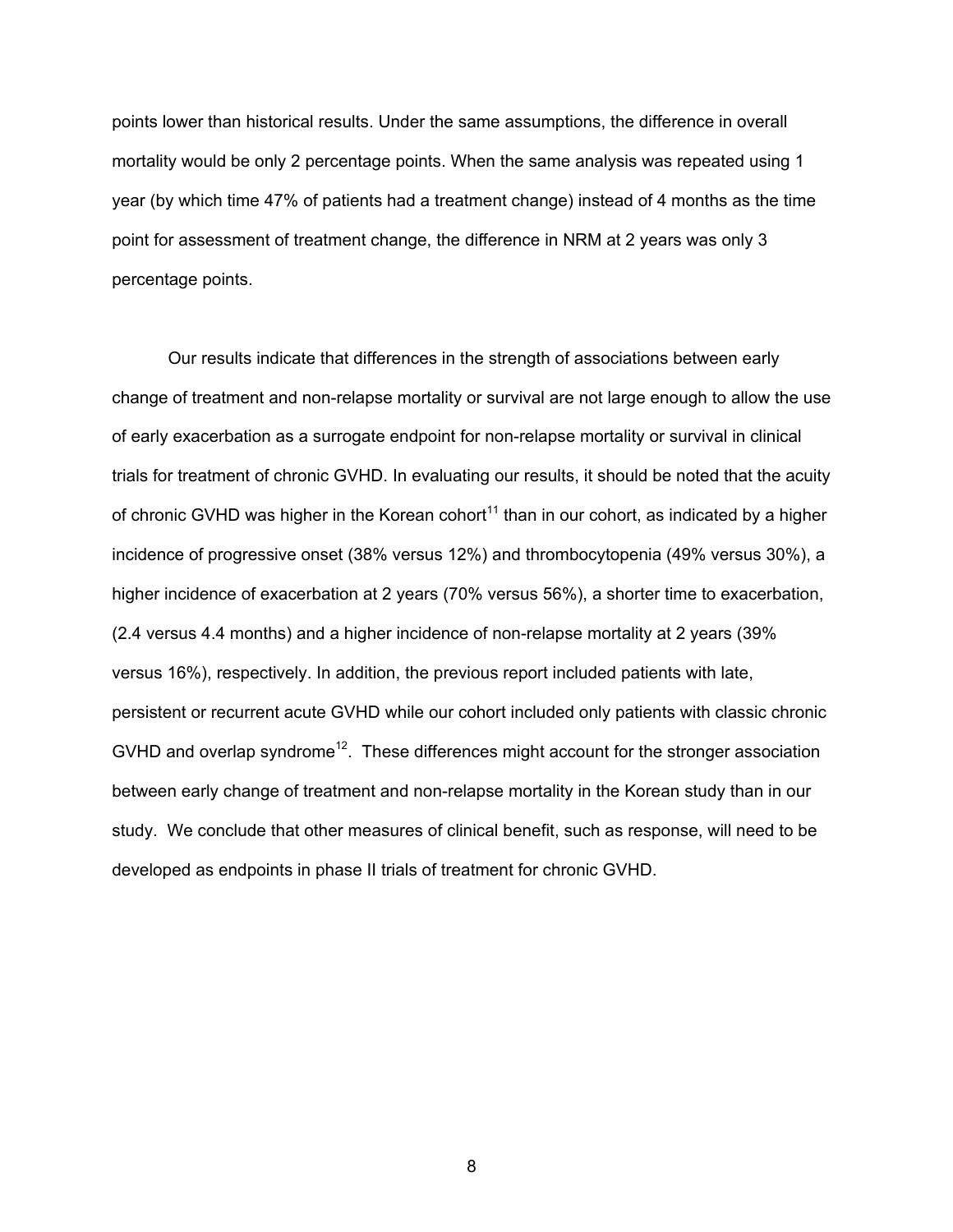## **Acknowledgement**

 We thank the staff of the Long-Term Follow-Up for invaluable assistance with data collection including Judy Campbell, Colleen McKinnon, Catherine Baker, Gina Brooks and Linda Guerrero. We are also very grateful to our patients for their participation in clinical trials and the referring physicians and medical staff for their collaborative efforts in the excellent care provided to patients and families.

## **Authorship**

 Contribution: Mary ED Flowers: study design, analyzed data and wrote the paper; Paul Martin: analyzed the data and wrote the paper, Barry Storer performed the statistical analysis, Paul Carpenter, Afonso Vigorito, Paulo Campregher, Andrew Rezvani, Carina Moravec, Hans-Peter Kiem, Fero Matthew, George Georges, Edus Warren and Stephanie Lee and Jean Sanders: collected the data for the study. Fred Appelbaum: helped to write the paper.

Conflict-of-interest disclosure: The authors declare no competing financial interests.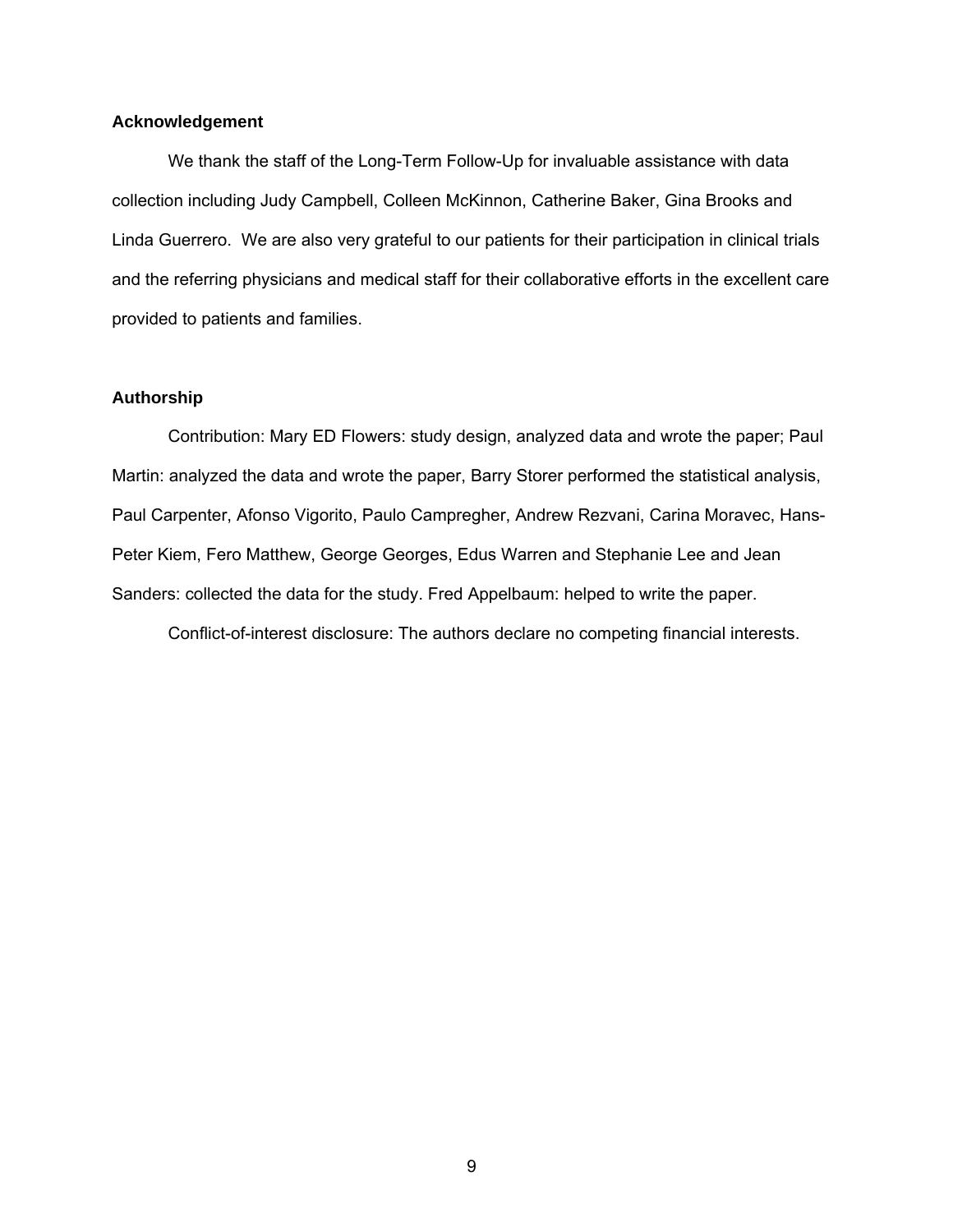## **References**

- 1. Duell T, Van Lint MT, Ljungman P, et al. Health and functional status of long-term survivors of bone marrow transplantation. EBMT Working Party on Late Effects and EULEP Study Group on Late Effects. Ann Intern Med. 1997;126:184-192.
- 2. Socie G, Stone JV, Wingard JR, et al. Long-term survival and late deaths after allogeneic bone marrow transplantation. Late Effects Working Committee of the International Bone Marrow Transplant Registry. N Engl J Med. 1999;341:14-21.
- 3. Syrjala KL, Chapko MK, Vitaliano PP, Cummings C, Sullivan KM. Recovery after allogeneic marrow transplantation: prospective study of predictors of long-term physical and psychosocial functioning. Bone Marrow Transplant. 1993;11:319-327.
- 4. Goerner M, Gooley T, Flowers MED, et al. Morbidity and mortality of chronic GVHD after hematopoietic stem cell transplantation from HLA-identical siblings for patients with aplastic or refractory anemias. Biol Blood Marrow Transplant. 2002;8:47-56.
- 5. Lee SJ, Vogelsang G, Flowers MED. Chronic graft-versus-host disease. Biol Blood Marrow Transplant. 2003;9:215-233.
- 6. Storek J, Dawson MA, Storer B, et al. Immune reconstitution after allogeneic marrow transplantation compared with blood stem cell transplantation. Blood. 2001;97:3380-3389.
- 7. Stewart BL, Storer B, Storek J, et al. Duration of immunosuppressive treatment for chronic graftversus-host disease. Blood. 2004;104:3501-3506.
- 8. Martin PJ. Study design and endpoints in graft-versus-host disease. Best Practice & Research Clinical Haematology. 2008;21:357-372.
- 9. Martin PJ, Weisdorf D, Przepiorka D, et al. National Institutes of Health consensus development project on criteria for clinical trials in chronic graft-versus-host disease: VI. Design of Clinical Trials Working Group report. Biol Blood Marrow Transplant. 2006;12:491-505.
- 10. Pavletic S, Martin P, Lee SJ, et al. Measuring therapeutic response in chronic graft-versus-host disease: National Institutes of Health consensus development project on criteria for clinical trials in chronic graft-versus-host disease: IV. Response Criteria Working Group report. Biol Blood Marrow Transplant. 2006;12:252-266.
- 11. Kim DH, Sohn SK, Baek JH, et al. Time to first flare-up episode of GVHD can stratify patients according to their prognosis during clinical course of progressive- or quiescent-type chronic GVHD. Bone Marrow Transplant. 2007;40:779-784.
- 12. Filipovich AH, Weisdorf D, Pavletic S, et al. National Institutes of Health consensus development project on criteria for clinical trials in chronic graft-versus-host disease: I. Diagnosis and Staging Working Group report. Biol Blood Marrow Transplant. 2005;11:945-956.
- 13. Gooley TA, Leisenring W, Crowley J, Storer BE. Estimation of failure probabilities in the presence of competing risks: new representations of old estimators. Stat Med. 1999;18:695-706.
- 14. Lee JH, Lee JH, Choi SJ, et al. Graft-versus-host disease (GVHD)-specific survival and duration of systemic immunosuppressive treatment in patients who developed chronic GVHD following allogeneic haematopoietic cell transplantation. Br J Haematol. 2003;122:637-644.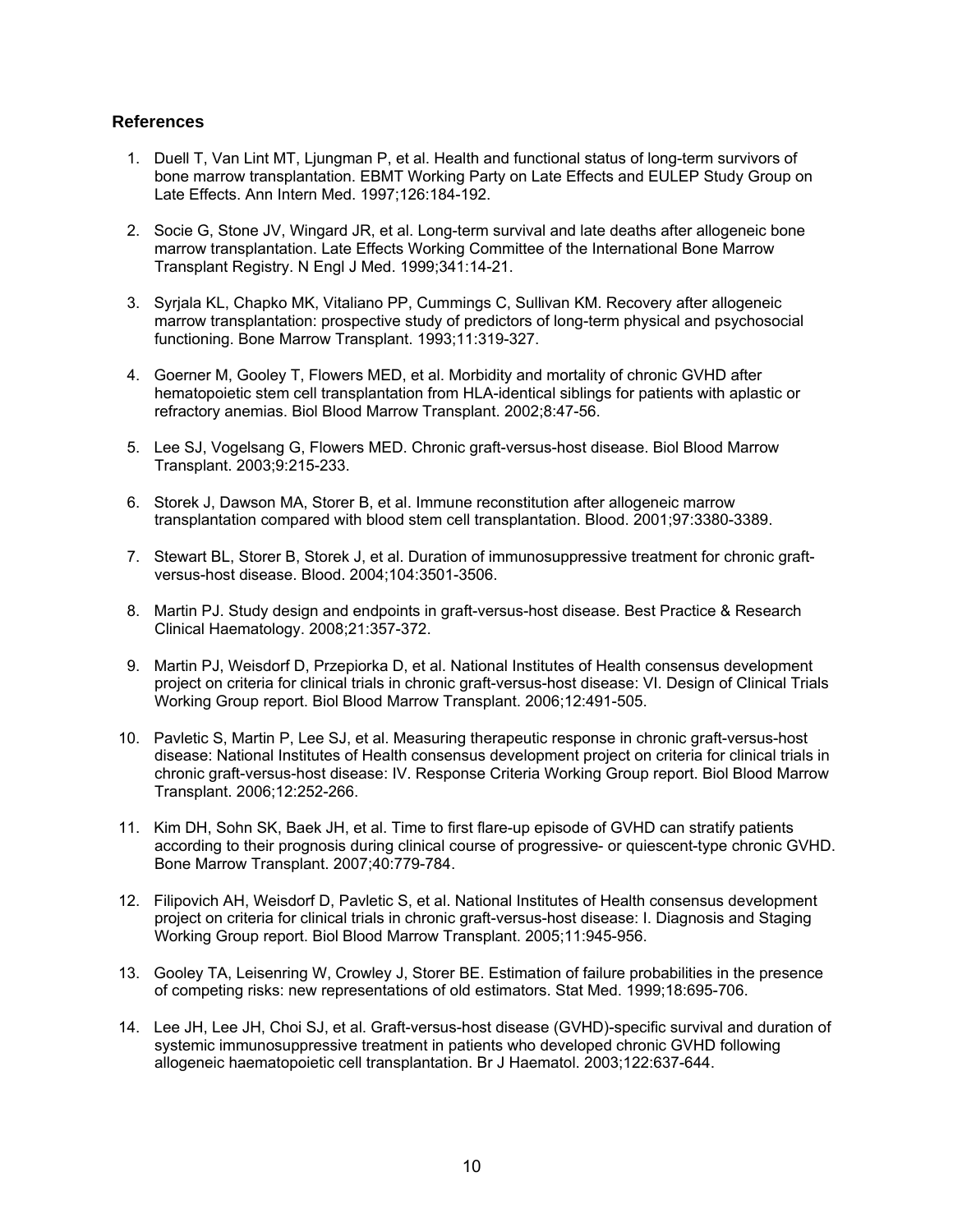| <b>Characteristic</b>                        | N(%      |
|----------------------------------------------|----------|
| Demographic and graft characteristics        |          |
| Patient age $\geq$ 50 years                  | 271 (41) |
| Unrelated donor                              | 354 (53) |
| HLA-mismatched recipient                     | 105(16)  |
| Female donor, male recipient                 | 187 (28) |
| Mobilized blood cell graft                   | 573 (86) |
| Cord blood                                   | 11(2)    |
| Nonmyeloablative conditioning regimens       | 222 (33) |
| Myeloablative conditioning regimens:         |          |
| with total body irradiation                  | 186 (28) |
| without total body irradiation               | 260 (39) |
| <b>Chronic GVHD characteristics at onset</b> |          |
| Diagnosis during steroid treatment           | 244 (37) |
| Progressive                                  | 77 (12)  |
| Quiescent                                    | 438 (66) |
| De novo                                      | 153 (23) |
| Platelet count <100,000/uL                   | 201 (30) |

**Table 1.** Characteristics of the study cohort (n = 668)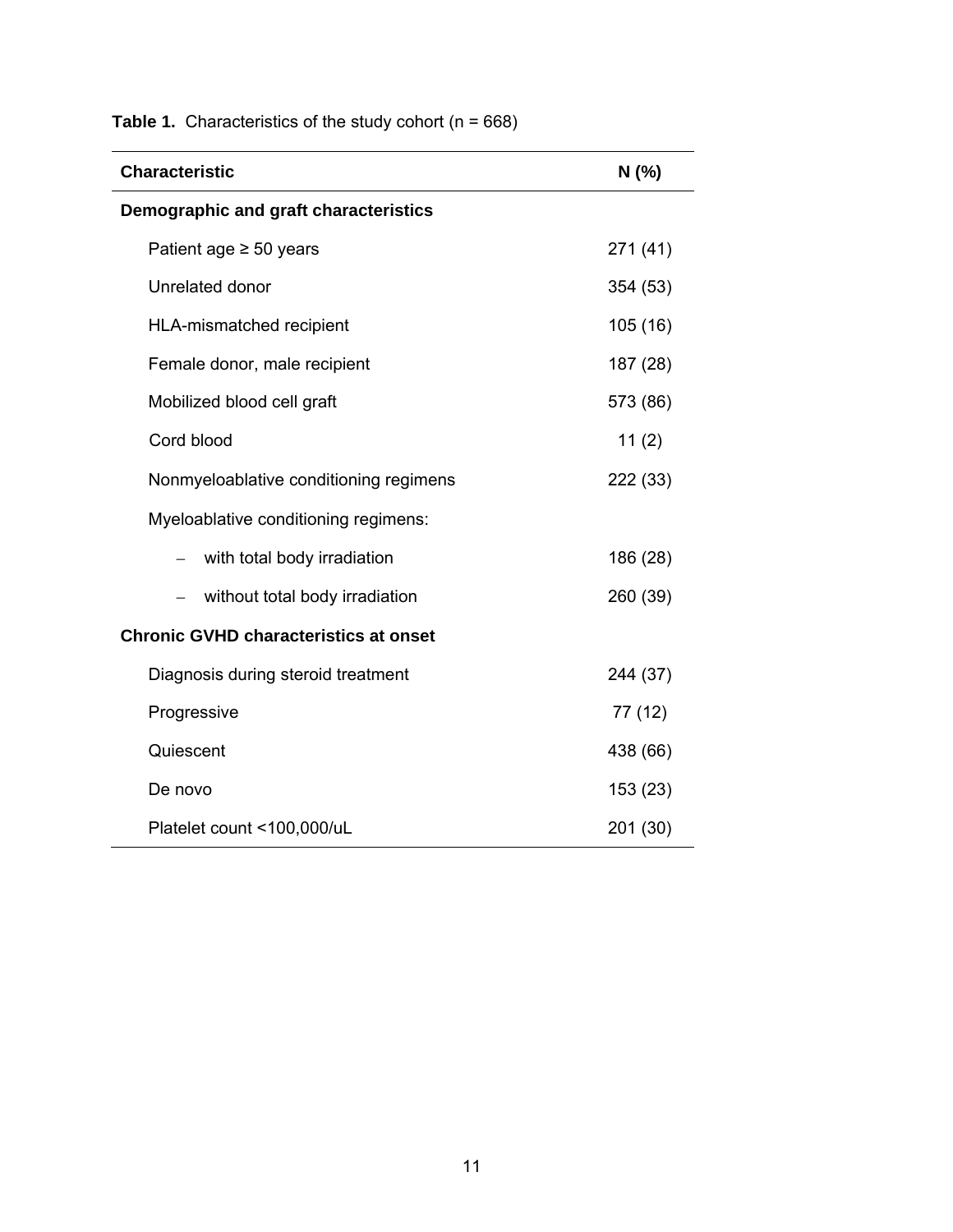# **Table 2.** Risk factors for treatment change

|                              | <b>Univariate</b>  |     | <b>Multivariate</b> |     |
|------------------------------|--------------------|-----|---------------------|-----|
| <b>Characteristic</b>        | <b>HR (95% CI)</b> |     | <b>HR (95% CI)</b>  |     |
| Female donor, male recipient | $1.31(1.1-1.6)$    | .02 | $1.31(1.0-1.6)$     | .01 |
| Skin involved at onset       | $1.26(1.0-1.6)$    | .04 | $1.26(1.0-1.6)$     | .04 |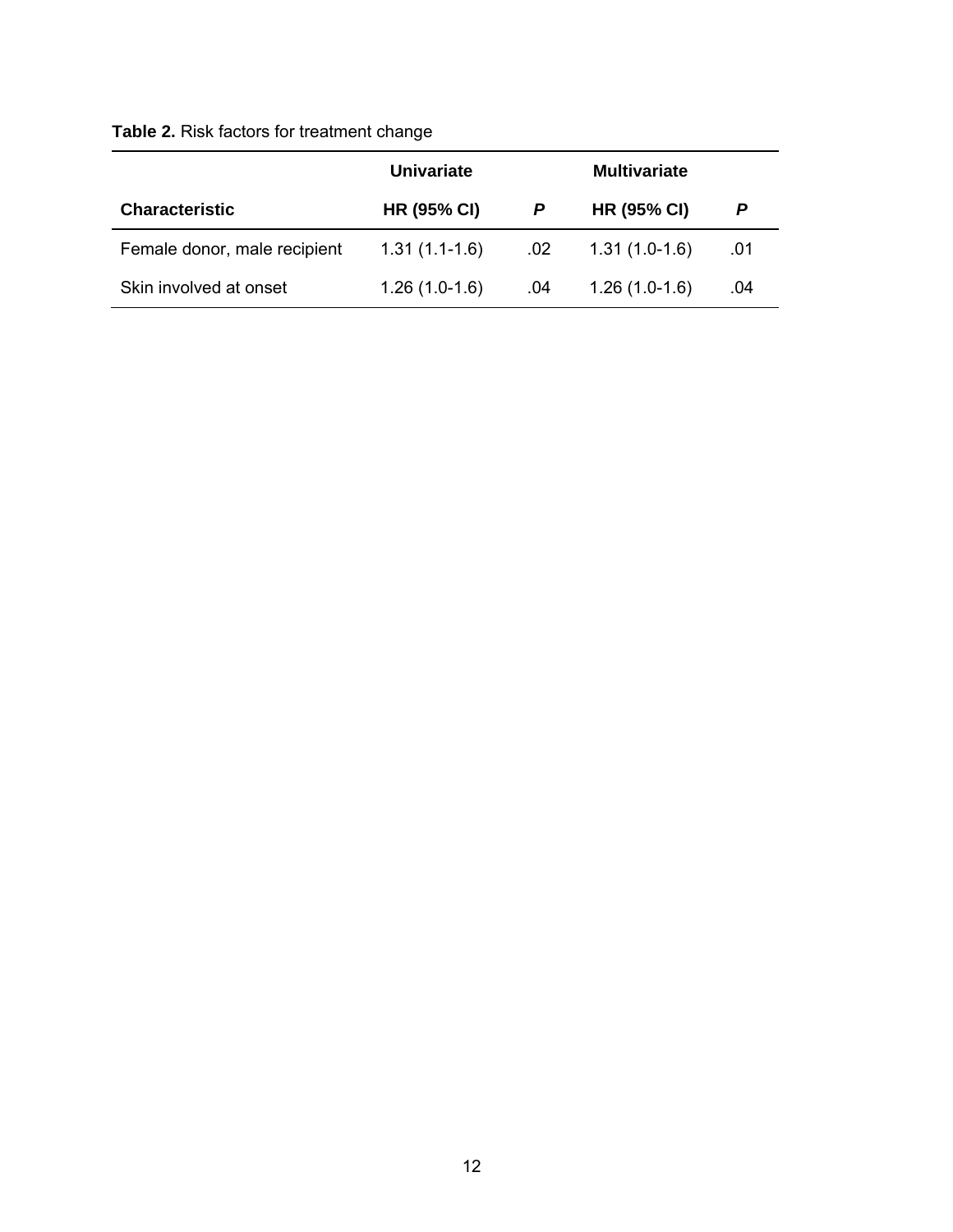| <b>Characteristic</b>                   | <b>HR (95% CI)</b> | P        |
|-----------------------------------------|--------------------|----------|
| Treatment change at any time vs. none   | $2.53(1.7-3.7)$    | < 0.0001 |
| Treatment change before 4 mos. vs. none | $2.84(1.9-4.2)$    |          |
| Treatment change after 4 mos. vs. none  | $1.84(1.1-3.1)$    |          |
| Effect after vs. before 4 mos.          |                    | .06      |
| Treatment change before 6 mos. vs. none | $2.72(1.8-4.0)$    |          |
| Treatment change after 6 mos. vs. none  | $1.77(1.0-3.2)$    |          |
| Effect after vs. before 6 mos.          |                    | .09      |
| Treatment change at 4 mos. vs. none     | $2.45(1.7-3.6)$    | < 0.0001 |
| Relative effect per month               | $0.94(0.89-0.99)$  | .02      |
|                                         |                    |          |

**Table 3.** Factors associated with non-relapse mortality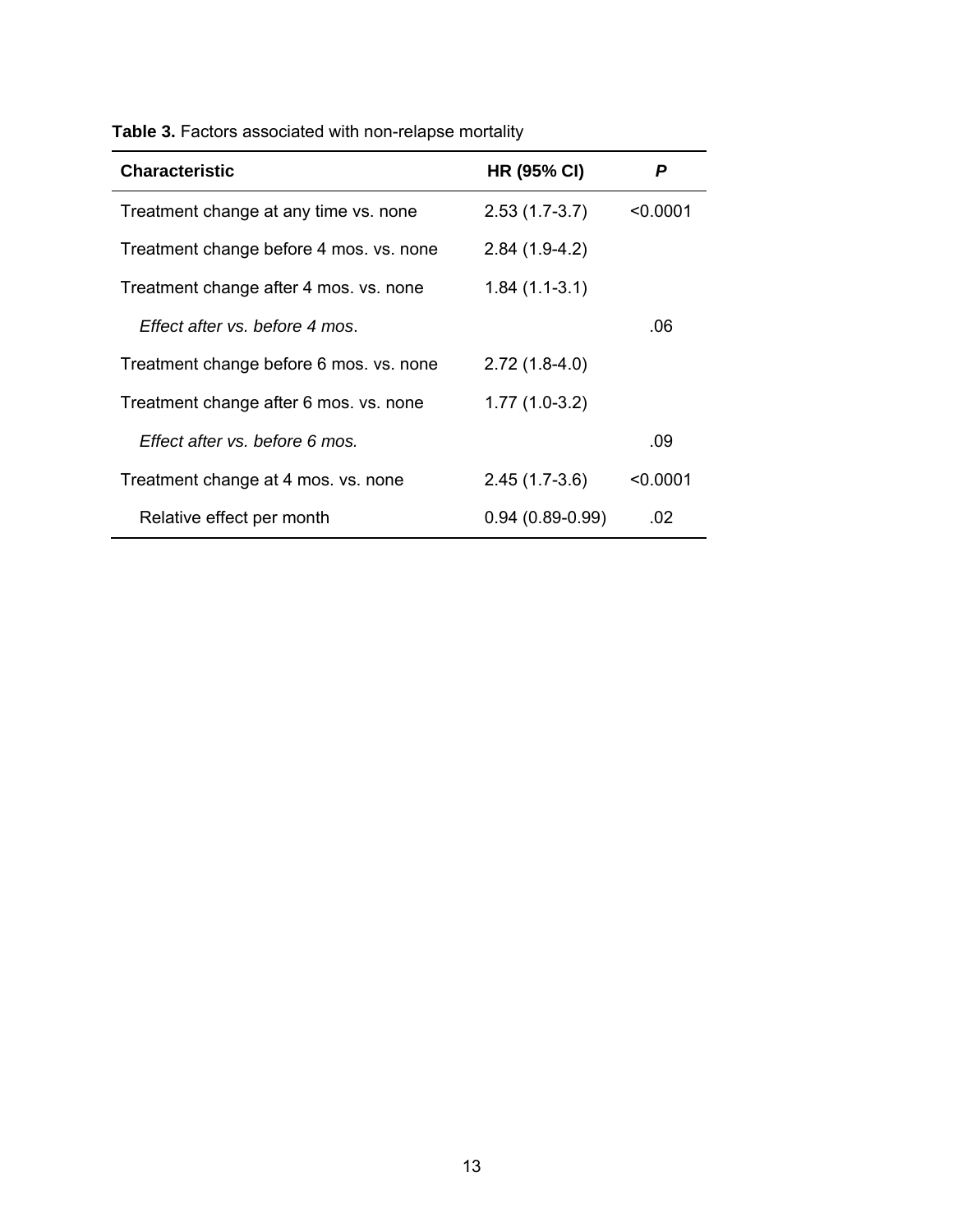**Figure 1.** Sites affected by chronic GVHD at time of diagnosis. Columns show the proportions of patients with organs affected by chronic GVHD at diagnosis.

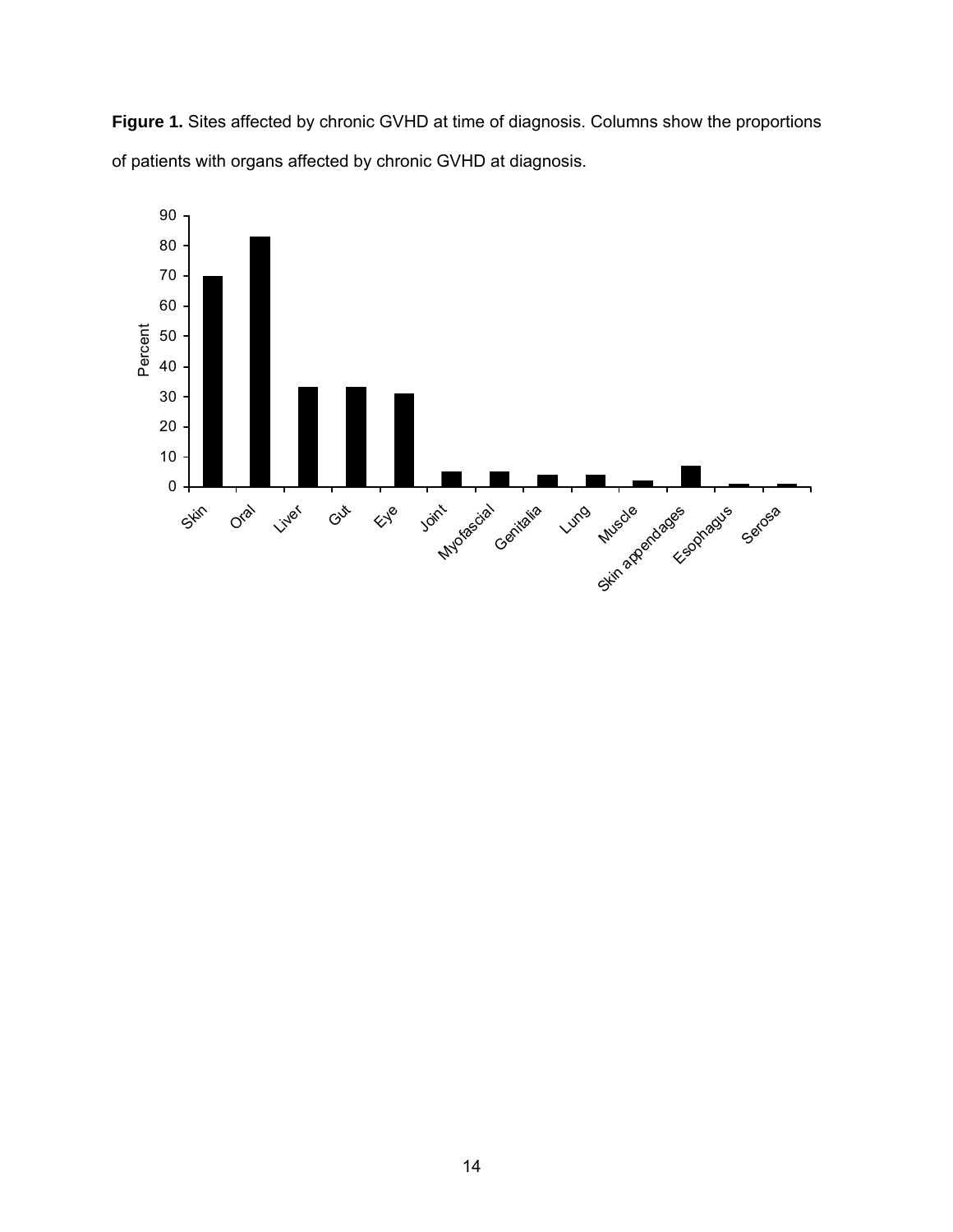Figure 2. A. Cumulative incidence of first change in treatment after initial systemic treatment for chronic GVHD. **B.** Cumulative incidence of non-relapse mortality after the initial diagnosis of chronic GVHD.